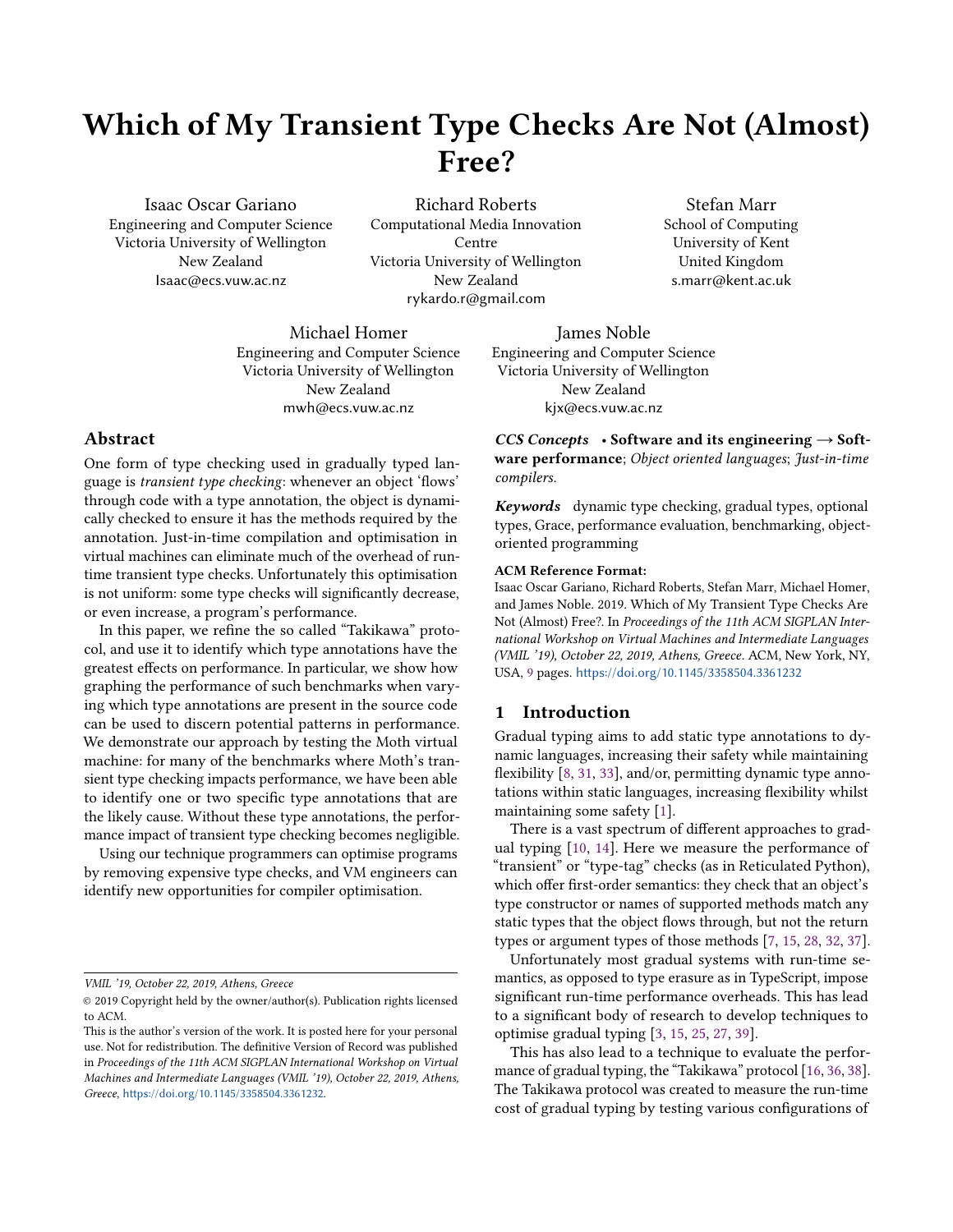typed and untyped code. This approach was designed to characterise how the amount of typed and untyped code influences performance. In particular, Takikawa protocol evaluations often show that simply adding more type annotations does not always produce a uniform effect on performance. Here we adapt their approach in order to identify individual type annotations that may be responsible for performance effects.

This paper builds upon our recent work on optimising transient type checks [\[29,](#page-7-11) [30\]](#page-8-8) to make the following contributions:

- an approach to identifying individual gradual type annotations that cause significant performance effects
- an observation that the overhead of Moth's transient type checking on small benchmarks (with 10–250 type annotations) is usually caused by only one or two type annotations

The next section discusses dynamic type checks and gradual typing in Moth (an implementation of the Grace language), then section [3](#page-2-0) describes our benchmarking protocol. Section [4](#page-3-0) then presents the overall results of our benchmarks, while section [5](#page-3-1) looks at the results of benchmarking individual type checks. Section [6](#page-6-0) presents some additional related work, and finally [7](#page-6-1) summarises our results, and briefly considers threats to validity.

## 2 Background

Our work is based on the Moth virtual machine [\[29,](#page-7-11) [30\]](#page-8-8), an implementation of the Grace programming language [\[5,](#page-7-12) [9\]](#page-7-13). Moth is based on the Graal and Truffle toolchain [\[41,](#page-8-9) [42\]](#page-8-10), and developed from a Newspeak implementation based on the Simple Object Machine [\[12,](#page-7-14) [23\]](#page-7-15).

#### 2.1 Grace and Transient Type Checking

Grace is an object-oriented, imperative, educational programming language, with a focus on introductory programming courses, but also intended for more advanced study and research [\[5,](#page-7-12) [9\]](#page-7-13). While Grace's syntax draws from the so-called "curly bracket" traditions of C, Java, and JavaScript, the structure of the language is in many ways closer to Smalltalk: all computation is done via dynamically dispatched "method requests" where the object receiving the request decides what code to run, control structures are built out of lambda expressions support "non-local" returns, i.e. they can return to the point where execution first encountered the lambda [\[13\]](#page-7-16). In other ways, Grace is closer to JavaScript than Smalltalk: Grace objects are created from object literals, rather than by instantiating classes [\[6,](#page-7-17) [20\]](#page-7-18) and objects and classes can be deeply nested within each other [\[21\]](#page-7-19).

Grace's Typing In Grace, all declarations can be annotated with types. As Grace is designed to support a variety of teaching methods, implementation of Grace are free to check such type annotations statically, dynamically, or not at all. The

type system of Grace is intrinsically gradual: type annotations should not affect the semantics of a correct program [\[33\]](#page-8-2). The type system includes a distinguished "Unknown" type which matches any other type; this unknown type is the default when type annotations are omitted.

Static typing for the core of Grace's type system has been described elsewhere [\[19\]](#page-7-20); here we explain how these types can be understood dynamically, from the Grace programmer's point of view. Grace's types are structural [\[5\]](#page-7-12), that is, an object conforms to a type whenever it conforms to the "structural" requirements of a type, rather than requiring classes or objects to explicitly declare their intended type.

In Grace, types specify a set of method signatures that an object must provide. A type expresses the requests an object can respond to, for example whether a particular accessor is available, rather than a location in a class hierarchy.

Moth's Transient Type Checking Moth's implementation of transient type checks are only only first-order. Moth only checks dynamically that an object has methods of the same name and arity as are required by a type: any argument and return types of such methods are not checked.

In particular, Moth performs the following type checks at run time:

- when a method is requested, arguments that are passed are checked against the corresponding parameter type annotations of the called method, this is done before the body of the method is executed;
- when the body of a method has finished executing, but before it returns to its caller, the method's return value is checked against the return type annotation of the called method;
- whenever a variable is read or written to, its value is checked against the type specified by the variables declaration.

To see how this works in practice, consider this piece of Grace code:

```
1 def o = object {
    method three - Number \{3\}3 }
4 type ThreeString = interface {
5 three -> String
6 }
7 def t : ThreeString = o
8 printNumber (t.three)
```
Moth will perform dynamic type checks:

- on line 7, when the o object initialises the variable t, Moth checks that o has a 0-argument method called three;
- on line 8, when the value of t is read, Moth checks that its value (o) still has a three method;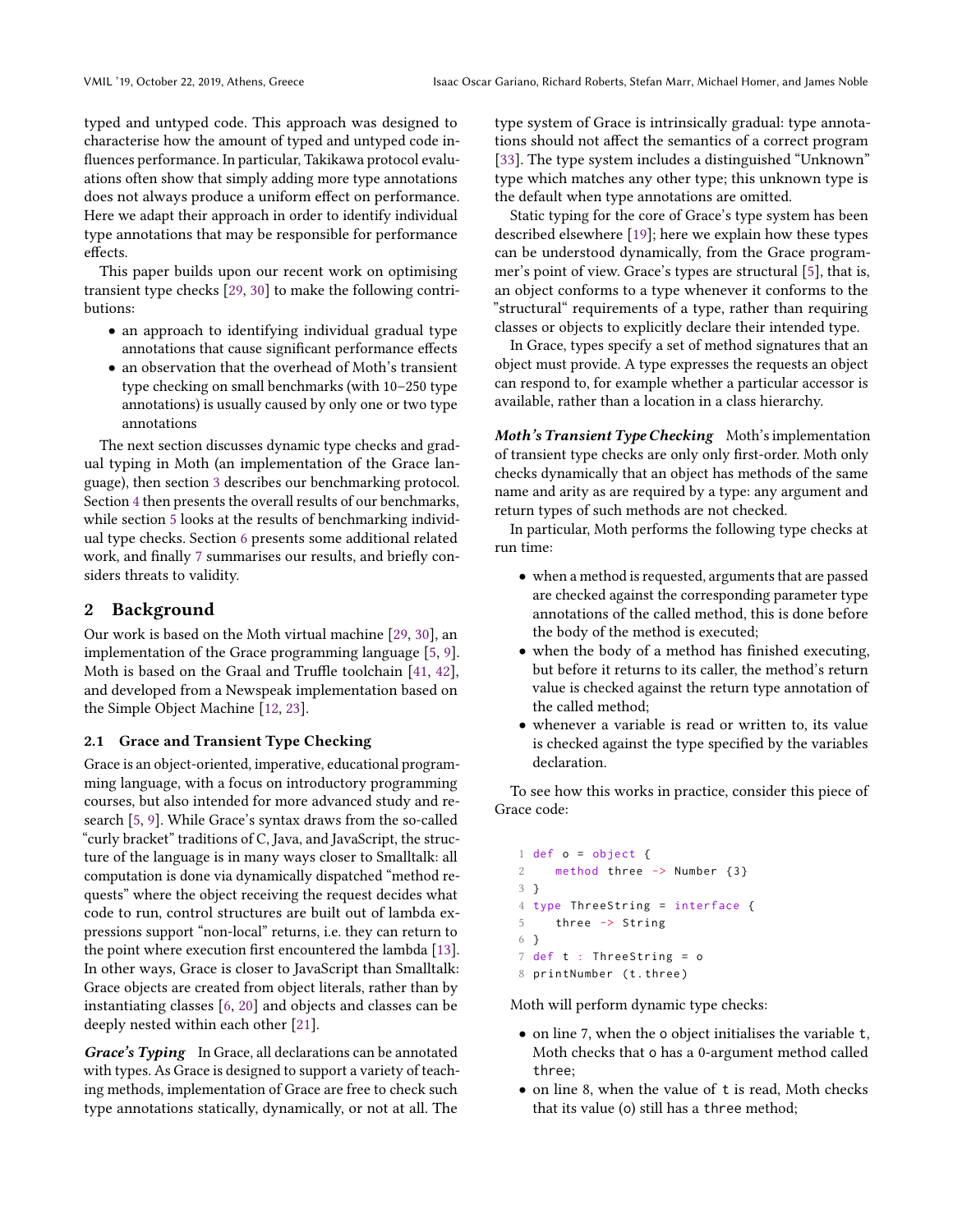• on line 2, when the method requested by "t.three" returns, Moth checks that returned value conforms to the Number type; and (presumably) within the definition of printNumber(n : Number) (not shown), Moth will again check that the value is a Number.

Note that we never check whether the result of requesting "t.three" is actually a String (as one may expect from line 5) because Moth only performs first-order type checks (it checks whether objects have conforming methods) not higher-order checks (whether the argument and result types of methods' conform). In addition, Moth only checks when values flow through explicit type annotations. This is why the type declared in lines 4-6 is checked only on line 7 (where it is mentioned explicitly); and the check only requires the presence of a method called three, regardless of the method's declared return type.

Moth's Optimisation We are developing Moth as a research platform [\[30\]](#page-8-8). Like other VMs based on the Truffle and Graal toolchain, Moth is a self-optimising AST interpreter [\[43\]](#page-8-11). The key idea is that an AST rewrites itself based on a program's run time values to reflect the minimal set of operations needed to execute the program correctly. The rewritten AST is then compiled into efficient machine code. This rewriting often depends on the dynamic types of the objects involved. In the simplest case, a "self" call (when one method on an object requests a second method on the exact same object) will always result in executing the exact same method. Thus the called method can be inlined into the callee, avoiding overhead of a machine-level subroutine invocation and an object-oriented dynamic dispatch.

Moth relies on a number of standard techniques for optimising object-oriented programs. "Shapes" [\[40\]](#page-8-12) capture information about objects' structures and (run time) field types, allowing a just-in-time compiler to represent objects in memory similarly to C structs and, consequently, can generate highly efficient code. "Polymorphic inline caches" [\[17\]](#page-7-21) use object shapes to cache the results of method lookups, avoiding expensive class hierarchy searches or indirect jumps through virtual method tables. Since Moth is built on the Truffle framework, Graal comes with additional support for partial evaluation, which enables efficient native code generation for Truffle interpreters [\[41\]](#page-8-9).

# <span id="page-2-0"></span>3 Experimental Methodology

Our goal is to identify which type annotations in Grace programs cause performance effects. To this end, we built upon the so-called "Takikawa" or "Takikawa-Greenman" evalu-ation protocol [\[16,](#page-7-10) [36\]](#page-8-6). It uses  $2^N$  *configurations* of each benchmark. A configuration is a particular mix of static and dynamically typed code, forming a lattice of configurations. We only test a relatively small sample of this lattice, which is in our experience sufficient to pinpoint performance anomalies caused by type annotations.

#### 3.1 The Takikawa Protocol

The Takikawa evaluation protocol was originally proposed for Typed Racket, where static vs dynamic typing is set per-module, so  $N$  is the number of modules. The original Takikawa protocol also suggested a sampling strategy, where 10N configurations are randomly chosen from the lattice, however the lattice is a binomial distribution, meaning the majority of chosen benchmarks will have around  $N/2$  type annotations.

Grace allows programmers to choose whether each individual declaration should be type-checked, and thus follows languages such as Reticulated Python [\[34,](#page-8-13) [37,](#page-8-4) [39\]](#page-8-5). This means in Grace  $N$  is the number of type annotations in the program, so it is infeasible to check an entire lattice, even for a moderately sized benchmark. Vitousek et al. therefore modified the Takikawa protocol for these kinds of languages by using a different form of sampling [\[38\]](#page-8-7). The Takikawa-Vitousek protocol divides the number of type annotations in a fully-typed program into a maximum of 100 intervals, and then randomly generates ten programs within each interval by erasing type annotations. However, this approach was designed for benchmarks with large numbers of type annotations, as well as for a larger sample size than our work.

Refined Takikawa Protocol. Unlike prior work, we wish to identify which type annotations cause anomalies, and thus we adapted the Takikawa protocol and took inspiration from the Takikawa-Vitousek variant. For each benchmark, we generated 100 partially typed versions, or fewer if the benchmark has less than 11 types. We did an even split so that for each  $i \geq 1$  and  $i \leq N$ , we generated roughly the same number of configurations with i type annotations. We used Robert Floyd's sampling algorithm [\[4\]](#page-7-22) to randomly choose the type annotations each configuration contained, and we ensured that no duplicate configurations were generated. In addition to these, we tested fully untyped and typed versions, for a total of 102 configurations per benchmark (or 97 in the case of our Storage benchmark, since it only has 10 type annotations).

#### 3.2 The Benchmarks

For this work, we rely on the benchmark suite compiled for previous work [\[30\]](#page-8-8). It is a collection of 21 benchmarks in total, derived from the Are We Fast Yet benchmark suite [\[24\]](#page-7-23) and other benchmarks from the gradual-typing literature.

We added type annotations to every benchmark, aiming to use the most appropriate (i.e. most specific) annotation for each declaration.

In our previous work, we [\[30\]](#page-8-8) we determined that the overhead of type checking on Moth is on average of 5% (min. -13%, max. 79%). This compares the peak performance of Moth with all checks disabled against an execution that has all checks enabled.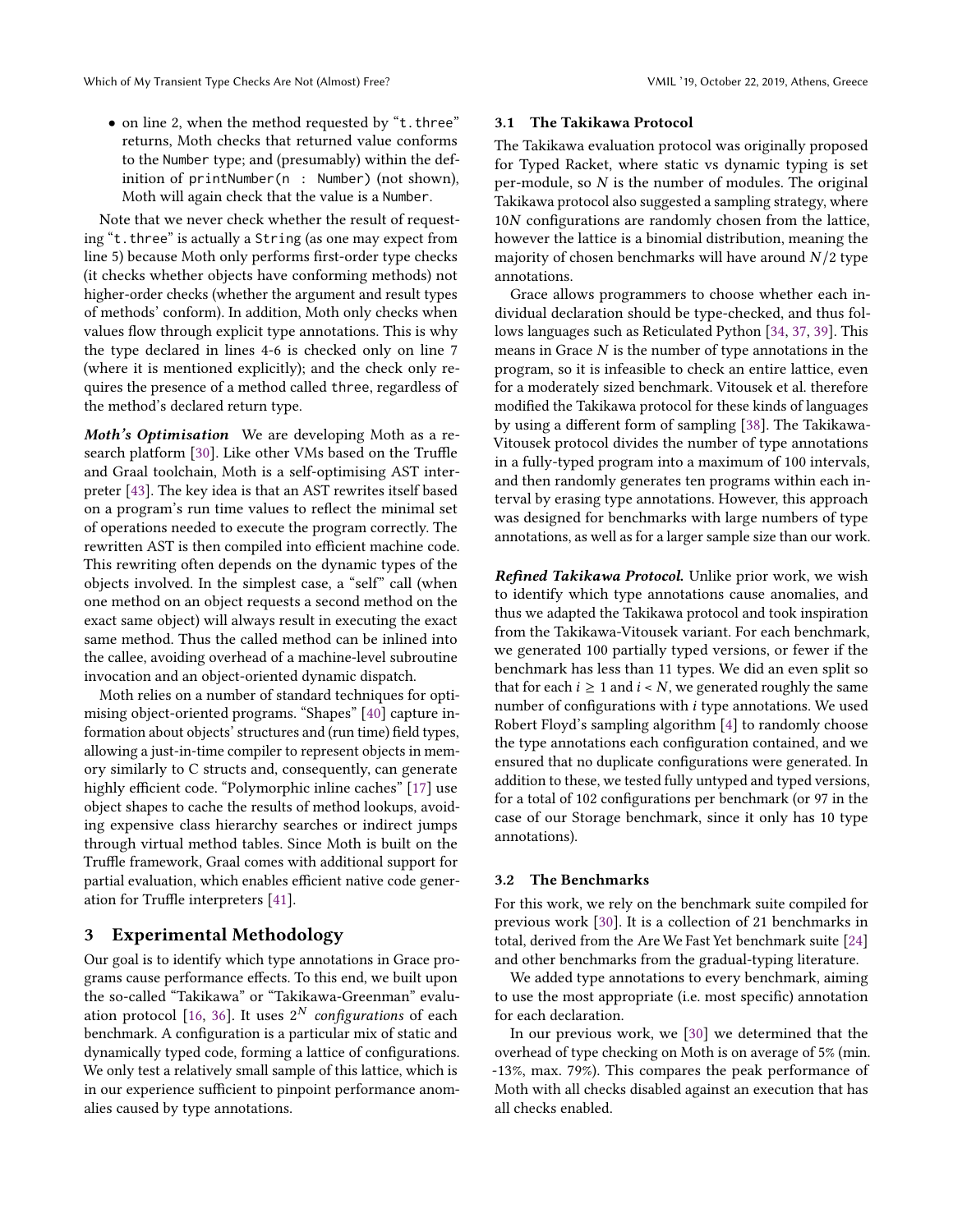#### 3.3 Experimental Set Up

To account for the complex warmup behaviour of modern systems [\[2\]](#page-7-24) as well as the non-determinism caused by e.g. garbage collection and cache effects, we ran each benchmark for 1000 iterations in the same invocation of Moth, and discard the first 350 iterations to ignore warmup JIT compilation. Our previous work identified this as a suitable cut off [\[30\]](#page-8-8).

Though outliers remain visible in the plots for each individual benchmark, the largest 95% confidence interval we obtained (over the mean time after warmup) for any of experiments was  $\pm 8.3\%$  (for the PyStone benchmark).

All our experiments used the same machine, Graal, and Moth as previously; the machine has two Intel Xeon E5-2620 v3 2.40GHz, with 6 cores each, for a total of 24 hyperthreads. The machine was running Ubuntu Linux 16.04.6, with Kernel 4.4, and we used ReBench 1.0 [\[22\]](#page-7-25) and Java 1.8.0\_191 Graal 0.43. Benchmarks were executed one by one to avoid interference between them. The analysis of the results and plots where generated using Python 3.7.3 and PGFPLOTS 1.16. To enable reproductions, the scripts we used to generate and run our experiments, including the source code for all the configurations tested, are available online.<sup>[1](#page-3-2)</sup>

In our previous work [\[30\]](#page-8-8), we also compared the performance of untyped code on Moth against state-of-the-art VMs: Java, Node.js using the V8 JavaScript VM, and the Higgs JavaScript VM. Java was the fastest of these, and on average V8 was about 1.8x slower than Java, Moth was 2.3x slower, and Higgs was 10.4x slower. We believe this makes Moth suitable for assessing the impact of type checking, because Moth's performance is close enough to state-of-the-art VMs, which should make it harder to hide type checking overheads in a slow baseline.

# <span id="page-3-0"></span>4 Performance of Benchmark **Configurations**

Before we start to investigate specific type annotations, we present the performance measurements of our sample of the typing lattice configurations in figure [1.](#page-4-0) These results are the foundation for a more detailed analysis.

Following [\[38\]](#page-8-7), the points on each graph in figure [1](#page-4-0) show the average execution of each individual configuration. The x-axis represents the proportion of type annotations for each configuration, with the left- and right-most points showing the times for the fully untyped and typed configurations respectively. The execution time in milliseconds is shown on the left y-axes, and time relative to the fully untyped configuration is shown on the right y-axes.

Most of the graphs are essentially horizontal lines, indicating that the overhead of including type annotations is negligible. The plots for CD and Richards show a roughly linear

increase, i.e. for these two benchmarks, adding type annotations reduces performance linearly. On the other hand, the plots for Go, Permute, DeltaBlue, and Storage show decreases: i.e. adding more type annotations improves performance of these benchmarks.

By inspecting the scatterplots, we observe that the performance of Moth in almost any configuration of a benchmark is bounded by the performance in the untyped and fully-typed configuration. That is, for these benchmarks on transient type checks, measuring just the untyped and fullytyped configurations would provide excellent estimates of a benchmark's performance bounds. This is different to the experience of other kinds of gradual typing, where the best, and most importantly worst, configurations are not always those fully typed or fully untyped [\[16\]](#page-7-10). However, the Richards benchmark does have sections outside these bounds, and isolated executions of a couple of others (Fannkuch and DeltaBlue) are also outliers. We believe that the 0% and 100% bounds are nonetheless a reasonable heuristic estimator in most cases, and we will examine the outlying benchmarks further.

Of particular note is that some of the graphs (Permute, Storage, Towers, and Richards) show bimodal performance profiles, that is, two separate roughly-horizontal lines. Presumably Moth can remove all the overhead from some configurations, but in others there must be one or more type checks that could not be optimised away. List shows three performance modes: the graph consists of three mostly flat lines, at about 1 times slower, 1.5 times slower, and 1.8 times slower than untyped code.

# <span id="page-3-1"></span>5 Identifying Type Annotations With Signification Performance Impact

We hypothesise that the previously identified bi/tri-modal performance behaviour as seen in the graphs for Permute and others (cf. figure [1\)](#page-4-0) are caused by only a few type annotations: i.e. there are a very few annotations that determine each benchmark's performance.

To verify this hypothesis for each type annotation we measured one additional configuration, with only that single type annotation present. We did this to compare the overhead of each type annotation in isolation against the no-typecheck baseline.

Figure [2](#page-5-0) shows the results of these experiments. It shows a pair of graphs for a selection of ten benchmarks: it's associated typing lattice scatter plot and a column graph showing the results of these single type annotation experiments.

The column graphs, to the right of the corresponding scatter plot, show the execution time of configurations with only a single type annotation, the x-axis indicates the index of this annotation, thus the first column represents the first annotation, and the last column represents the last one (in

<span id="page-3-2"></span><sup>1</sup><https://gitlab.ecs.vuw.ac.nz/isaac/Moth-Takikawa>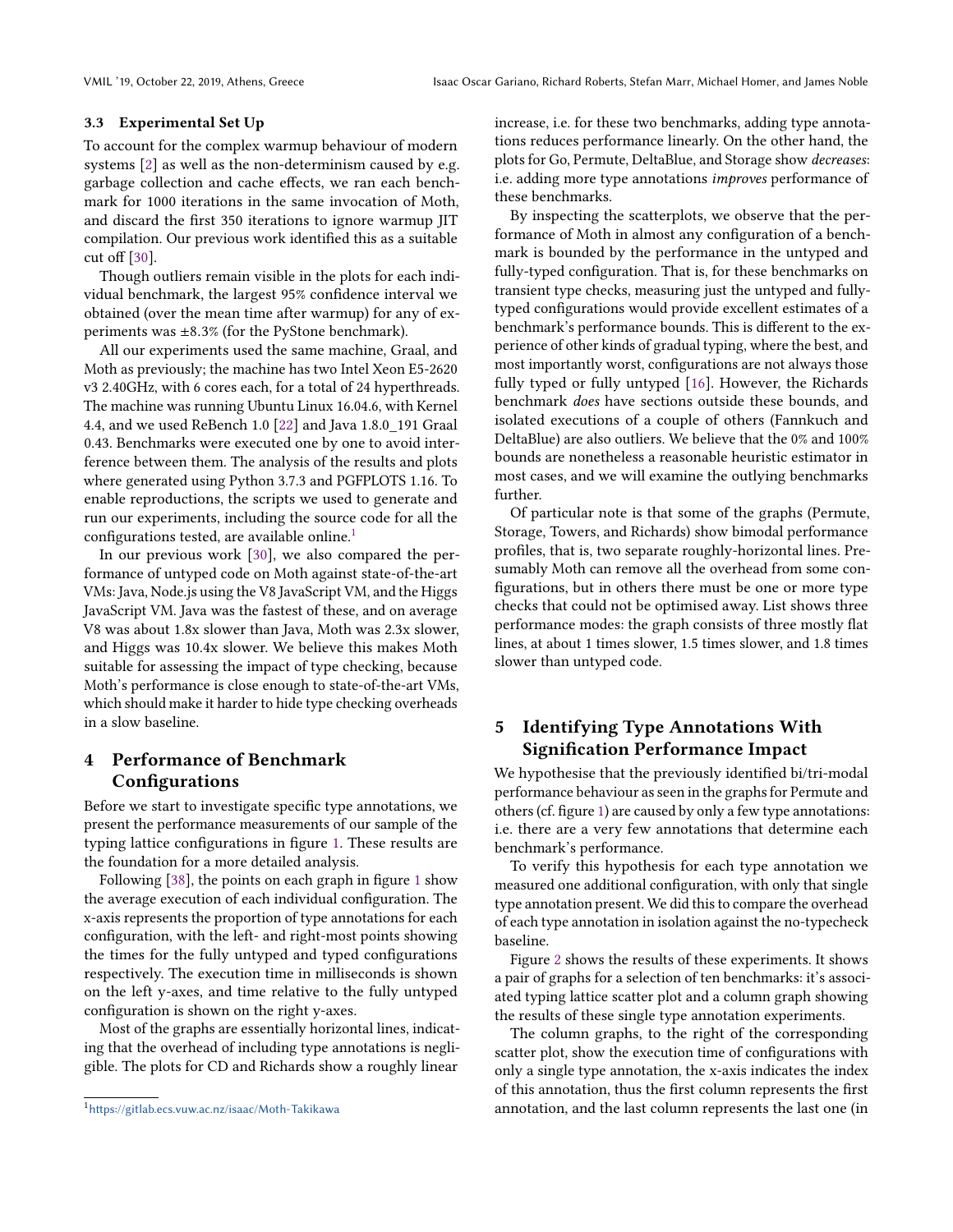<span id="page-4-0"></span>

Figure 1. Graphs of (at most) 102 configurations in the typing lattices for each benchmark. Time is measured as the mean of the 351<sup>st</sup> to the 1,000<sup>th</sup> benchmark iteration under a single invocation of Moth (lower is better).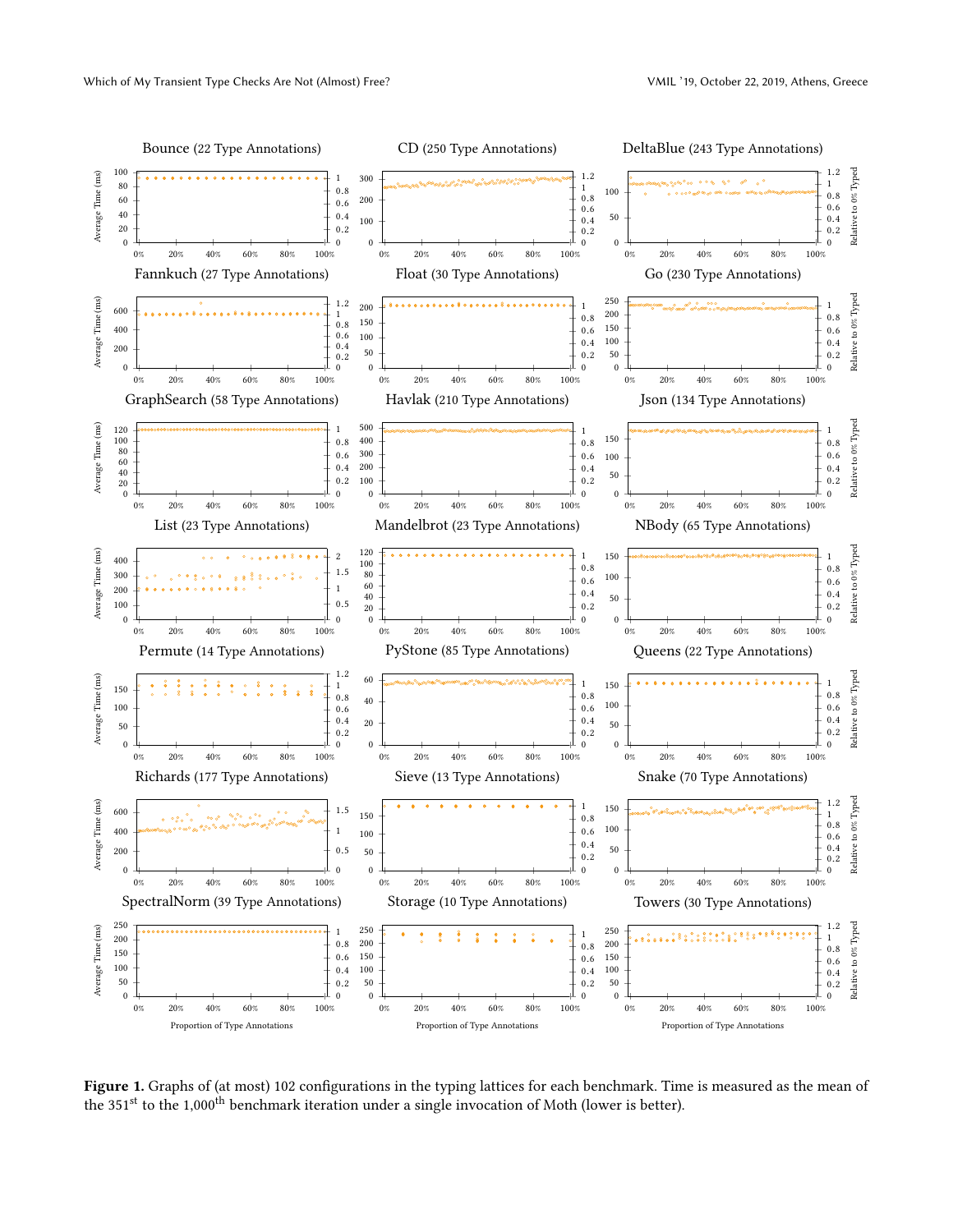<span id="page-5-0"></span>

Figure 2. Pairs of colour coded scatter and column graphs. The scatter graphs represent the performance of a sample of the typing lattices. The column graphs show the performance of every configuration with only one type annotation. The scatter plots and column graphs are colour coded based on whether a particular type annotation or two are present in the source code.

the order they appear in the source code). The y-axes for the column graphs are the same as the associated scatter graphs.

For each benchmark we highlighted one or two type annotations that seem to show a pattern for the typing lattice performance scatter plots, or in the case of SpectralNorm and Json had higher than usual columns. The identified types are those represented by the red and blue columns. The scatter plots are colour-coded accordingly: a red or blue circle represents configurations with the given type annotation present, but not both, purple circles represent configurations with both type annotations present, and grey circles represent those with neither. Though we exhaustively inspected such colour coded scatter plots for all 1,775 type annotations

across all 21 benchmarks, the only patterns we noticed are those shown in [2.](#page-5-0)

As can be seen, most of the patterns we found in the typing lattice graphs correspond to outliers in the single type annotation column graphs. For the Snake, Towers and CD benchmarks, there is clearly a pattern where an individual type annotation (highlighted in red) appears responsible for the upper/slowest half of the typing lattice graphs. For Permute there is actually a significant performance increase, indicated by the lower half of the lattice being highlighted in red. DeltaBlue and Go also show a slight increase in performance, but here this is caused by two type annotations (in red and blue); this effect is not cumulative, however: the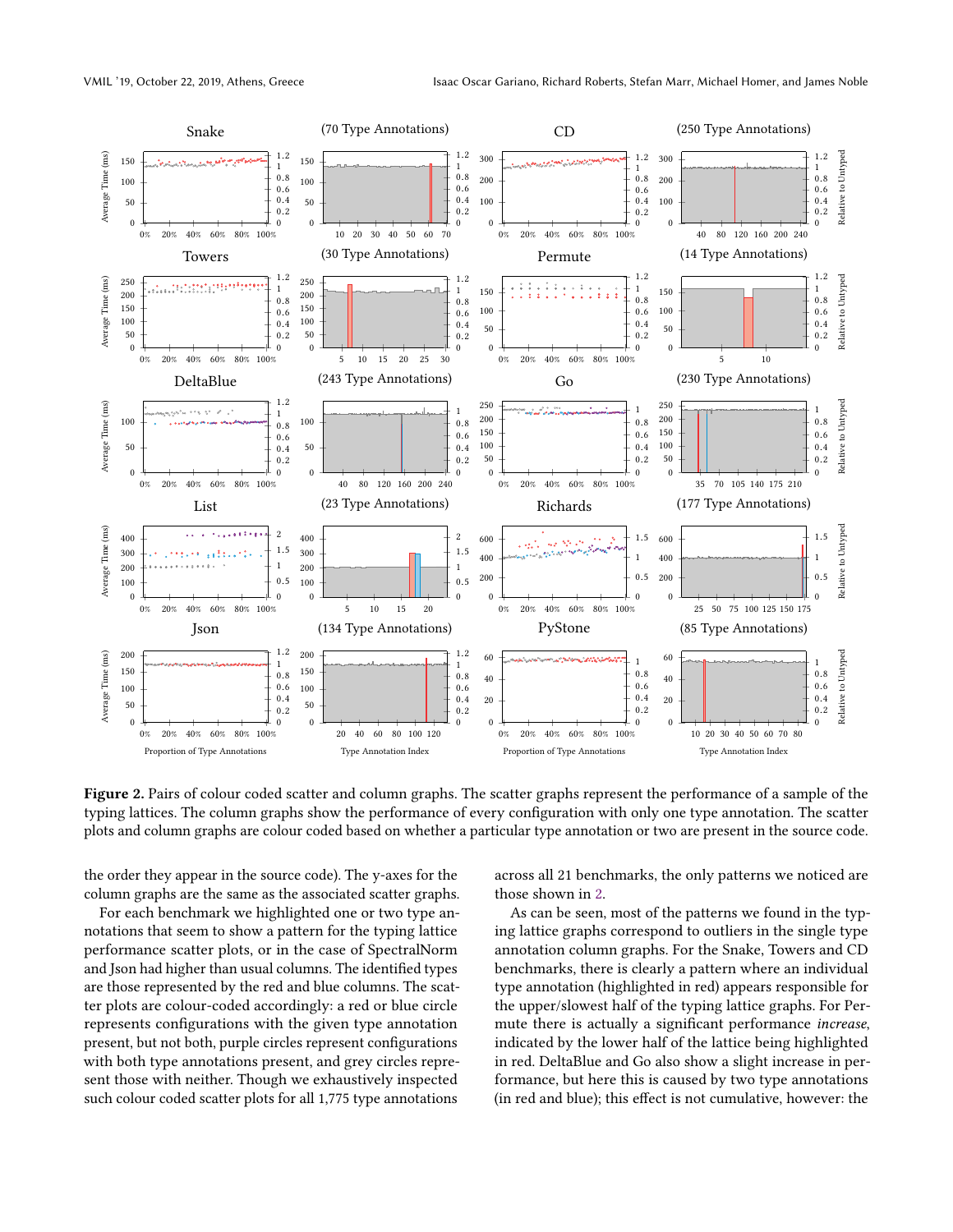purple dots are about the same height as the red and blue ones, so either annotation is sufficient for the full benefit.

List is interesting as it demonstrates that the red and blue type annotations both cause a significant decrease in performance, which is even greater when both are present. Richards is particularly odd as it shows a performance decrease that occurs when the red type annotation is present, but not the blue one. We had previously identified this benchmark and the aforementioned type annotations [\[30\]](#page-8-8) as being the worst case for Moth.

For Json and PyStone, although we found outliers in the column graphs (such as types #112 and #16, highlighted in red), we were unable to find a matching pattern in the configuration performance. Finally, for DeltaBlue there is a noticeable spike in the column graphs (at #198), however we again found no apparent relation between this outlier and the overall performance.

In particular, observe that the grey dots for Snake, Towers, DeltaBlue, Go, and List are mostly flat horizontal lines, this indicates that by simply deleting the red and blue type annotations, the performance impact of transient type checking becomes negligible. However for CD and Richards, the transient type checking overhead of the grey dots is roughly linear, albeit still less than with the red and blue type annotations present. Thus we can observe that usually, only a couple of type annotations are responsible for the overhead caused by Moth's transient typed checking, whereas the rest are "free".

The remaining benchmarks, which we have not shown in figure [2,](#page-5-0) have even flatter column graphs than PyStone, and we could not identify any patterns in the typing lattices. Of those we did not show, the greatest difference in single-type configurations relative to the untyped configuration was <sup>5</sup>.07% (for the Float benchmark).

# <span id="page-6-0"></span>6 Related Work

The high-performance computing community has been investigating how tools and visualisations can help developers to utilise their systems more efficiently [\[11,](#page-7-26) [26\]](#page-7-27). Their focus is typically on parallelisation opportunities, guided by runtime feedback, cost models, or heuristics. Their large body of work [\[18\]](#page-7-28) uses various approaches, though, we are not aware of work that has used an approach similar to ours.

At the moment, our approach to identifying type annotations that cause performance anomalies is not integrated into a development environment. Though, for instance Optimization Coaching [\[35\]](#page-8-14) is a promising direction. Optimization Coaching uses feedback from the runtime to guide developers to insert or change type declarations to enable a compiler to generate a more optimal program. In this spirit, we would eventually want to achieve the same, although in our case, we need to run full experiments to get the necessary information.

# <span id="page-6-1"></span>7 Discussion and Conclusion

In this paper we have investigated how benchmarks can be repurposed to determine precisely which transient type checks are likely to cause performance effects, and are currently not optimised away by the just-in-time compiler. However, detailed analysis will be needed in order to identify exactly what causes such performance effects: we previously undertook such an analysis for the List benchmark [\[30\]](#page-8-8).

We observed that many of our benchmark results conducted under the Takikawa protocol showed a characteristic bimodal performance profile: some of the benchmark configurations ran significantly slower than the remaining configurations. We also observed trimodal profiles, as well as performance increases when type annotations where added.

By inspecting graphs of the performance of where only one type annotation is present, we can easily identify type annotations that likely have a significant effect on performance. By then inspecting the typing lattice graphs colour coded based on whether such type annotation was present or not, we were often able to notice patterns. In particular, these patterns suggested the just one or two type annotations are likely responsible for the bimodal performance and most of the overhead caused by Moth's transient type checking. Though every type annotation that showed a significant effect across the typing lattice also showed a significant performance effect when no other typing annotations where present, the converse did not hold.

This is preliminary work, in particular we have not yet identified exactly why these type annotations show an effect on performance. There are also a number of threats to validity. Regarding construct validity, our underlying implementation may contain undetected bugs that affect the semantics or performance of the gradual typing checks. Regarding internal validity, our benchmarking harness runs on the same implementation and therefore is subject to the same issues. Regarding external validity, Moth is built on the Truffle and Graal toolchain, so we expect to resemble other Graal VMs doing similar AST-based optimizations of transient type checks. Because we rely on common techniques, we expect our results to be transferable to other JIT implementations as well.

Finally, it is not clear how our results would transfer to other gradually typed-languages or other semantics for gradual typing. Our benchmarks do not depend on any features of Grace that are not common in other object-oriented languages, but as Grace lacks a large corpus of programs the benchmarks are necessarily small and artificial. The advantage of Grace for this research is that their relative simplicity means we have been able to build an implementation that features competitive performance with significantly less effort than would be required for larger and more complex languages.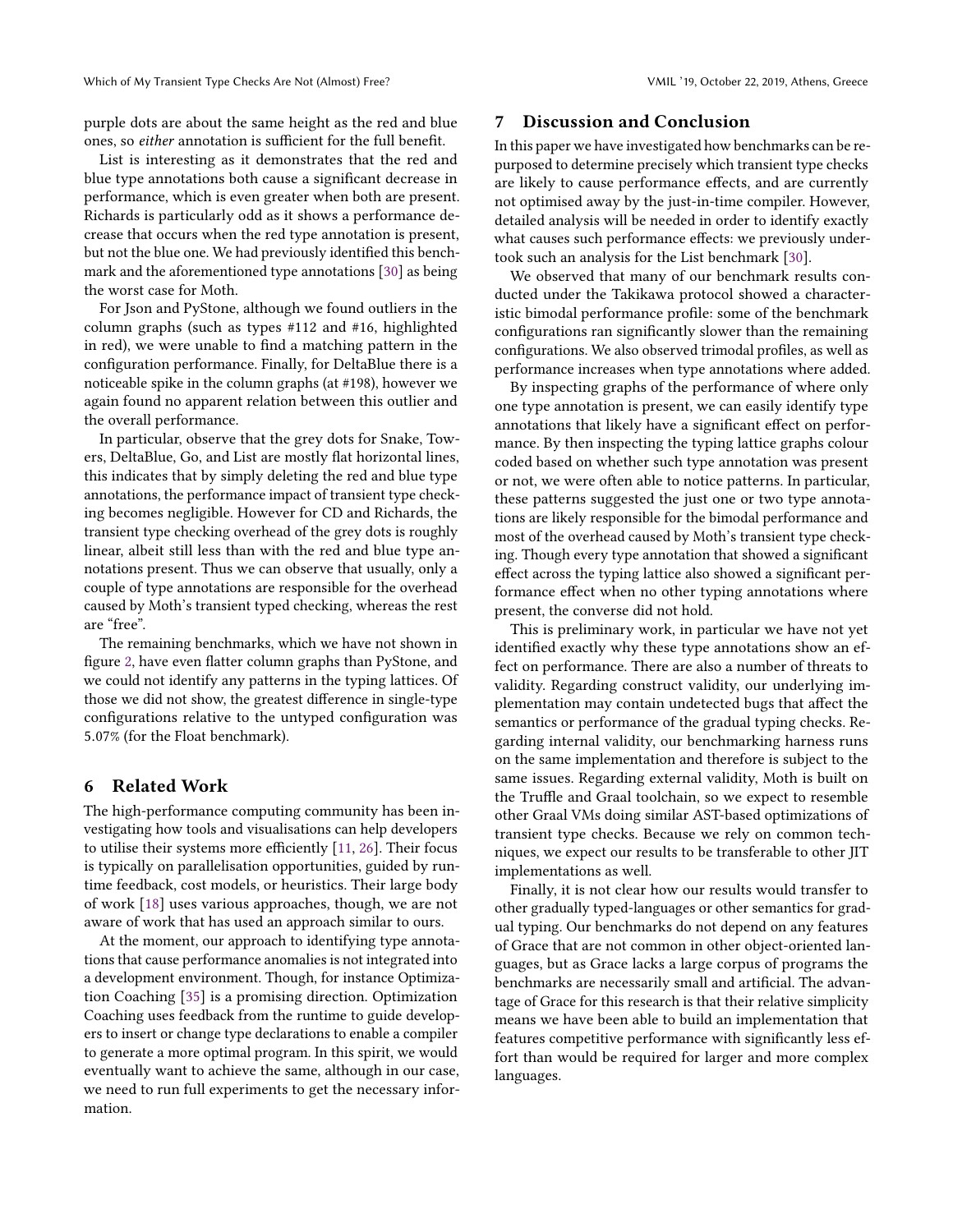In the future, we hope to investigate statistical techniques to determine the significance of each type annotation's contribution to a programs overall performance. We would also like to investigate whether this approach can assist with optimisations for programmers' day-to-day development, or help VM engineers identifying performance bugs in the underlying virtual machines.

# Acknowledgments

The authors would like to thank the anonymous reviewers for their valuable comments and helpful suggestions. This work is supported in part by the Royal Society of New Zealand (Te Apārangi) Marsden Fund (Te Pūtea Rangahau a Marsden) under grant VUW1815.

### References

- <span id="page-7-1"></span>[1] Martín Abadi, Luca Cardelli, Benjamin C. Pierce, and Gordon D. Plotkin. 1991. Dynamic Typing in a Statically Typed Language. ACM Trans. Program. Lang. Syst. 13, 2 (1991), 237–268.
- <span id="page-7-24"></span>[2] Edd Barrett, Carl Friedrich Bolz-Tereick, Rebecca Killick, Sarah Mount, and Laurence Tratt. 2017. Virtual Machine Warmup Blows Hot and Cold. Proc. ACM Program. Lang. 1, OOPSLA, Article 52 (Oct. 2017), 27 pages.
- <span id="page-7-7"></span>[3] Spenser Bauman, Carl Friedrich Bolz-Tereick, Jeremy Siek, and Sam Tobin-Hochstadt. 2017. Sound Gradual Typing: Only Mostly Dead. Proc. ACM Program. Lang. 1, OOPSLA, Article 54 (Oct. 2017), 24 pages.
- <span id="page-7-22"></span>[4] Jon Bentley and Bob Floyd. 1987. Programming Pearls: A Sample of Brilliance. Commun. ACM 30, 9 (Sept. 1987), 754–757. [https:](https://doi.org/10.1145/30401.315746) [//doi.org/10.1145/30401.315746](https://doi.org/10.1145/30401.315746)
- <span id="page-7-12"></span>[5] Andrew P. Black, Kim B. Bruce, Michael Homer, and James Noble. 2012. Grace: the absence of (inessential) difficulty. In Onward! '12: Proceedings 12th SIGPLAN Symp. on New Ideas in Programming and Reflections on Software. ACM, New York, NY, 85–98.
- <span id="page-7-17"></span>[6] Andrew P. Black, Norman C. Hutchinson, Eric Jul, and Henry M. Levy. 2007. The development of the Emerald programming language. In Proceedings of the Third ACM SIGPLAN History of Programming Languages Conference (HOPL-III), San Diego, California, USA, 9-10 June 2007. 1–51.
- <span id="page-7-4"></span>[7] Bard Bloom, John Field, Nathaniel Nystrom, Johan Östlund, Gregor Richards, Rok Strniša, Jan Vitek, and Tobias Wrigstad. 2009. Thorn: Robust, Concurrent, Extensible Scripting on the JVM. In Proceedings of the ACM SIGPLAN-SIGACT Symposium on Principles of Programming Languages (POPL). 117–136.
- <span id="page-7-0"></span>[8] Gilad Bracha. 2004. Pluggable Type Systems. OOPSLA Workshop on Revival of Dynamic Languages. , 6 pages.
- <span id="page-7-13"></span>[9] Kim Bruce, Andrew Black, Michael Homer, James Noble, Amy Ruskin, and Richard Yannow. 2013. Seeking Grace: a new object-oriented language for novices. In Proceedings 44th SIGCSE Technical Symposium on Computer Science Education. ACM, 129–134.
- <span id="page-7-2"></span>[10] Benjamin Chung, Paley Li, Francesco Zappa Nardelli, and Jan Vitek. 2018. KafKa: Gradual Typing for Objects. In 32nd European Conference on Object-Oriented Programming, ECOOP 2018, July 16-21, 2018, Amsterdam, The Netherlands. 12:1–12:24. [https://doi.org/10.4230/LIPIcs.](https://doi.org/10.4230/LIPIcs.ECOOP.2018.12) [ECOOP.2018.12](https://doi.org/10.4230/LIPIcs.ECOOP.2018.12)
- <span id="page-7-26"></span>[11] Anderson B. N. da Silva, Daniel A. M. Cunha, Vitor R. G. Silva, Alex F. de A. Furtunato, and Samuel Xavier-de Souza. 2019. PaScal Viewer: A Tool for the Visualization of Parallel Scalability Trends. In Programming and Performance Visualization Tools, Abhinav Bhatele, David Boehme, Joshua A. Levine, Allen D. Malony, and Martin Schulz (Eds.). Springer International Publishing, Cham, 250–264.
- <span id="page-7-14"></span>[12] Benoit Daloze, Stefan Marr, Daniele Bonetta, and Hanspeter Mössenböck. 2016. Efficient and Thread-Safe Objects for Dynamically-Typed Languages. In Proceedings of the 2016 ACM International Conference on Object Oriented Programming Systems Languages & Applications (OOPSLA'16). ACM, 642–659.
- <span id="page-7-16"></span>[13] Adele Goldberg and David Robson. 1983. Smalltalk-80: The Language and its Implementation. Addison-Wesley.
- <span id="page-7-3"></span>[14] Ben Greenman and Matthias Felleisen. 2018. A spectrum of type soundness and performance. PACMPL 2, ICFP (2018), 71:1-71:32. [https:](https://doi.org/10.1145/3236766) [//doi.org/10.1145/3236766](https://doi.org/10.1145/3236766)
- <span id="page-7-5"></span>[15] Ben Greenman and Zeina Migeed. 2018. On the Cost of Type-Tag Soundness. In Proceedings of the ACM SIGPLAN Workshop on Partial Evaluation and Program Manipulation (PEPM'18). ACM, 30–39.
- <span id="page-7-10"></span>[16] Ben Greenman, Asumu Takikawa, Max S. New, Daniel Feltey, Robert Bruce Findler, Jan Vitek, and Matthias Felleisen. 2019. How to evaluate the performance of gradual type systems. Journal of Functional Programming 29 (2019), 45. [https://doi.org/10.1017/](https://doi.org/10.1017/S0956796818000217) [S0956796818000217](https://doi.org/10.1017/S0956796818000217)
- <span id="page-7-21"></span>[17] Urs Hölzle, Craig Chambers, and David Ungar. 1991. Optimizing Dynamically-Typed Object-Oriented Languages With Polymorphic Inline Caches. In ECOOP '91: European Conference on Object-Oriented Programming (LNCS), Vol. 512. Springer, 21–38. [https://doi.org/10.](https://doi.org/10.1007/BFb0057013) [1007/BFb0057013](https://doi.org/10.1007/BFb0057013)
- <span id="page-7-28"></span>[18] Katherine E. Isaacs, Alfredo Giménez, Ilir Jusufi, Todd Gamblin, Abhinav Bhatele, Martin Schulz, Bernd Hamann, and Peer-Timo Bremer. 2014. State of the Art of Performance Visualization. In EuroVis - STARs, R. Borgo, R. Maciejewski, and I. Viola (Eds.). The Eurographics Association. <https://doi.org/10.2312/eurovisstar.20141177>
- <span id="page-7-20"></span>[19] Timothy Jones. 2017. Classless Object Semantics. Ph.D. Dissertation. Victoria University of Wellington.
- <span id="page-7-18"></span>[20] Timothy Jones, Michael Homer, James Noble, and Kim Bruce. 2016. Object Inheritance Without Classes. In 30th European Conference on Object-Oriented Programming (ECOOP 2016), Vol. 56. 13:1–13:26.
- <span id="page-7-19"></span>[21] Ole Lehrmann Madsen, Birger Møller-Pedersen, and Kristen Nygaard. 1993. Object-Oriented Programming in the BETA Programming Language. Addison-Wesley.
- <span id="page-7-25"></span>[22] Stefan Marr. 2018. ReBench: Execute and Document Benchmarks Reproducibly. <https://doi.org/10.5281/zenodo.1311762> Version 1.0.
- <span id="page-7-15"></span>[23] Stefan Marr. 2018. SOMns: A Newspeak for Concurrency Research. <https://doi.org/10.5281/zenodo.3270908>
- <span id="page-7-23"></span>[24] Stefan Marr, Benoit Daloze, and Hanspeter Mössenböck. 2016. Cross-Language Compiler Benchmarking—Are We Fast Yet?. In Proceedings of the 12th Symposium on Dynamic Languages (DLS'16). ACM, 120–131.
- <span id="page-7-8"></span>[25] Fabian Muehlboeck and Ross Tate. 2017. Sound Gradual Typing is Nominally Alive and Well. Proc. ACM Program. Lang. 1, OOPSLA, Article 56 (Oct. 2017), 30 pages.
- <span id="page-7-27"></span>[26] E. Papenhausen, K. Mueller, M. H. Langston, B. Meister, and R. Lethin. 2016. An Interactive Visual Tool for Code Optimization and Parallelization Based on the Polyhedral Model. In 45th International Conference on Parallel Processing Workshops (ICPPW'16). 309–318. <https://doi.org/10.1109/ICPPW.2016.52>
- <span id="page-7-9"></span>[27] Gregor Richards, Ellen Arteca, and Alexi Turcotte. 2017. The VM Already Knew That: Leveraging Compile-time Knowledge to Optimize Gradual Typing. Proc. ACM Program. Lang. 1, OOPSLA, Article 55 (Oct. 2017), 27 pages.
- <span id="page-7-6"></span>[28] Gregor Richards, Francesco Zappa Nardelli, and Jan Vitek. 2015. Concrete Types for TypeScript. In 29th European Conference on Object-Oriented Programming, ECOOP 2015, July 5-10, 2015, Prague, Czech Republic. 76–100. <https://doi.org/10.4230/LIPIcs.ECOOP.2015.76>
- <span id="page-7-11"></span>[29] Richard Roberts, Stefan Marr, Michael Homer, and James Noble. 2017. Toward Virtual Machine Adaption Rather than Reimplementation. In MoreVMs'17: 1st International Workshop on Workshop on Modern Language Runtimes, Ecosystems, and VMs at <Programming> 2017. Presentation.